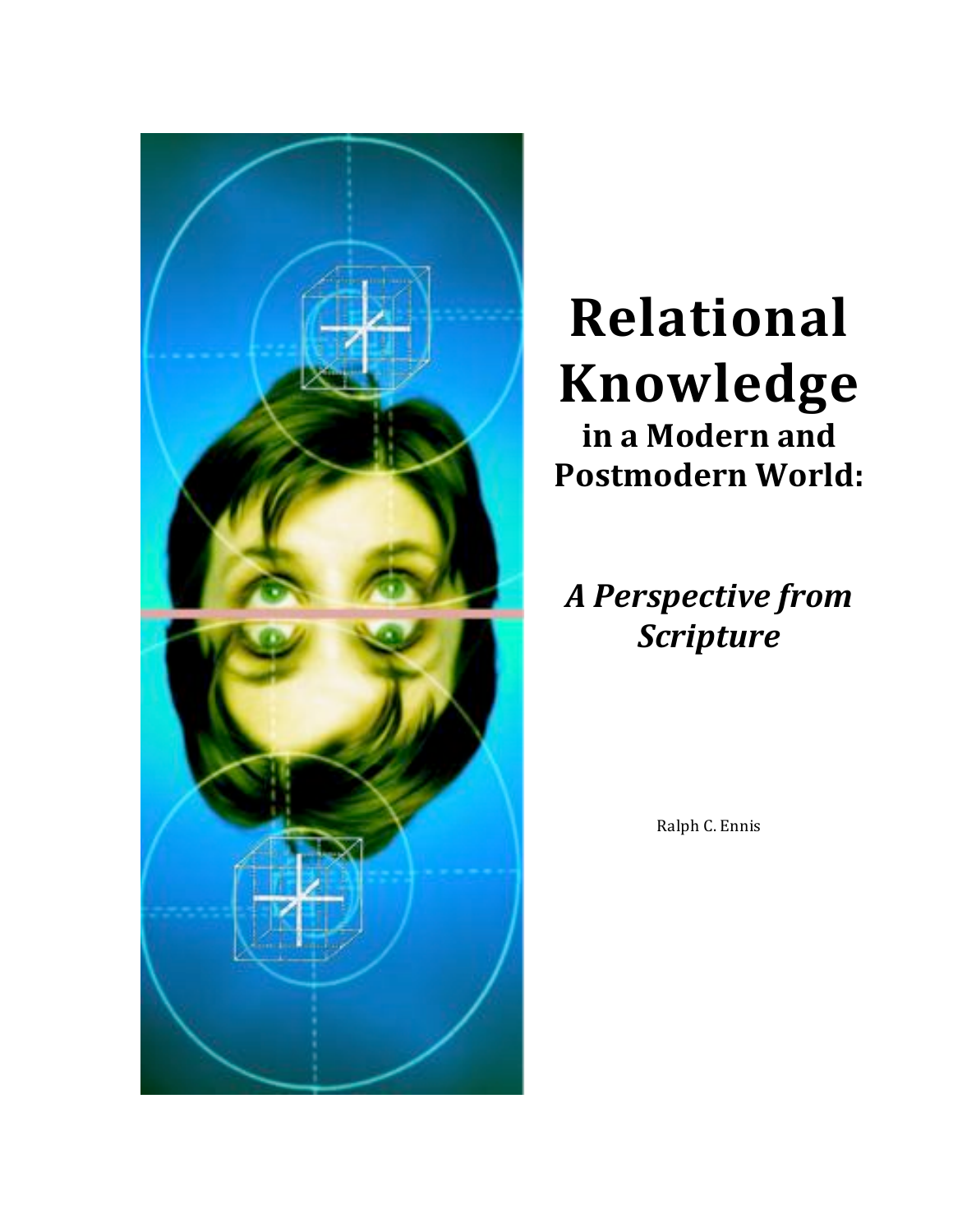As Western society shifts from a predominately modern orientation to a postmodern perspective<sup>1</sup>, many issues arise for the Christian thinker. Among these is the question of knowledge.

The purpose of the paper is to briefly posit a framework for understanding a Biblical view of knowledge—a view that is deeply rooted in the relationship of the Triune God directed to humanity. This will not be an exhaustive work, but rather a sketch work that may help us negotiate an understanding of knowledge within the new cultural currents of postmodernity and the rescinding, or at least moderating, currents of modernity. Moreover, the paper is written for those who have faith in the Triune God; it is not intended to address the starting places that an unbelieving audience might have.



Over the past few centuries, many within the believing community have adapted modern ways of thinking. If we now embrace the idea that absolute certainty of knowledge is a failed experiment, are we then left to embrace postmodernity's relativism? This paper makes a case that a Biblical understanding of knowledge will lead not to clinging to objective, detached truth systems of modernity or shifting to a relativism of postmodernity but rather to an embrace of relational truth firmly grounded in the omnipresence of the Triune God Who is *ultimate reality.*

First, it should be noted that a pursuit of knowledge with absolute certainty is substantially rejected within a postmodern framework. Knowledge statements with absolute certainty are viewed within postmodernity as an impossible project—except to state, paradoxically, the absolute that uncertainty is inevitable. Nevertheless the relevancy of establishing convictions based in knowledge (with various degrees of certainty) is established through the pragmatics of making daily decisions within a global context.<sup>2</sup>

This paper attempts to articulate a Biblical view of knowledge. That view cannot be characterized as either modern or postmodern. Rather, it is fundamentally based in a relationship with the Triune God Who is ultimate reality. In asserting this stating point, one might assume a slippage of reason. In modernity and postmodernity there is an underlying construct that the human mind is the ultimate judge of knowledge. In modernity the assumption is that the mind can find true knowledge. In postmodernity, this certainty is eroded and at best we have culturally constructed truths within certain contexts. This assumption of human judgment is at once reasonable and problematic. The reasonableness is derived from the sense that knowledge is viewed as "our" knowledge—thus only human reason is capable of making this judgment. Even as modernity has sought objective truths, the goal has always pointed to human acquisition of truths that are verifiable through

1

 $1$  The use of the word modernity in this paper refers to a way of reasoning that seeks to yield verifiable objective truth, and postmodernity refers to a philosophical stance that erodes the possibility absolute truth.

 $<sup>2</sup>$  Humanity is faced with making decisions and we base those decisions on some construct of</sup> prior knowledge related to the current decision options that will impact future consequences.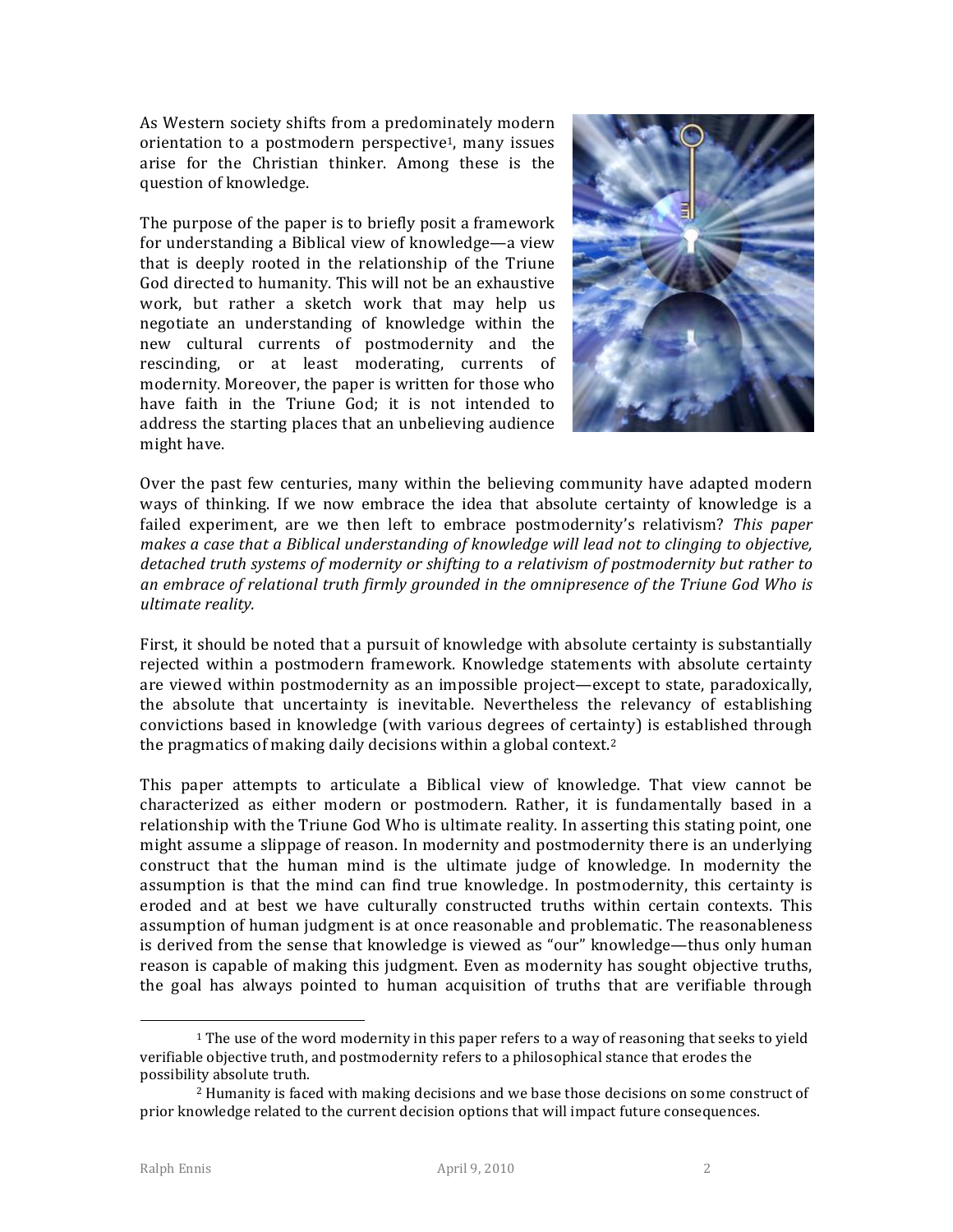human reasoning. Postmodernity has challenged the foundations of such knowing and thus any knowledge derived by a modern process. However in both perspectives, the human mind still exists at the ultimate judge of knowledge. Though reasonable, human judgment, as the ultimate arbitrator of knowledge, is nevertheless problematic. Humanity, with its many shifting positions on a vast array of topics, has displayed the difficulty of coming to a lasting knowledge that is accepted across cultures and generations. This assumption of the priority of the human mind (with few or many limits) places a benchmark within the project of knowledge that is both reasonable and very much an assumption.

Within a Biblical understanding of knowledge, assumptions also arise. This view dismisses the human mind as the ultimate judge of knowledge because ultimate reality is viewed as the transcendent Triune God. Our relationship to Him is thus fundamental to our acquisition of knowledge within certainty limits. This assumption requires humility of heart and mind as a starting point. This assertion of the Triune God as ultimate reality is fundamental to a Biblical view of knowledge, a view that will called "relational knowledge".

Relational knowledge, based in God as ultimate reality and His relationship to the creation, may seem like a leap of faith for some. And to some extent it is. But it is based upon the evidence of the dependency of humanity. Since, as humans, we have distinct limitations bounded by birth and death, any attempt to establish humanity as an ultimate arbitrator of truth is presumptuous. Thus we surrender to our obvious frailty and decide that God has spoken to us from Scripture.<sup>3</sup>

To assert that God is ultimate reality is to believe that He alone is independent and transcendent. And yet we must not leave this assertion of knowledge dangling. The remaining topics are written to support our knowing of God Who is ultimate reality. However, this support is never conclusive to the mind for the Triune God is relational. And thus in relationship with Him, we experience Him as ultimate reality. Without some acceptance of His Being as ultimate reality, there is no objective, verifiable system of reasoned logic that can arrive at this position. But given this assumption of God as ultimate reality, the reasonableness of this assertion is affirmed through the experience of His being.

A discussion of a Biblical understanding of relational knowledge requires a look at 1) the guidance of the *Holy Spirit* 2) the embodiment of knowledge as *Jesus* Who is the Word, 3) the special revelation of living words of the Triune Omni-present God through the *Scripture*, 4) the universe as a silent language of God—His *general revelation*, 5) *human language* as a primary conveyor of knowledge, 6) knowledge as *limited* since we see a poor reflections of ultimate reality, shadows of heavenly things and faith, 7) knowledge decisions requiring various degrees of *trust*, 8) human *conscience* seeking to avoid that which is false, 9) *degrees of certainty* and probabilistic cause and effect over varying timeframes, 10) knowledge as *neither objective or relative* but rather relational, 11) our view of knowledge impacting our *transmission* of knowledge, including interpretation, education, socialization and spiritual transformation and 12) the *purpose of knowledge* to reveal and explore the glory and Person of the Triune God Who is ultimate reality. Figure 1 depicts these factors that we will consider in moving toward a Biblical understanding of relational knowledge.

1

 $3$  This paper will not deal with the rationality of believing that there is a God and that He has spoken through the Scriptures. Rather this paper explores a Biblical understanding of knowledge.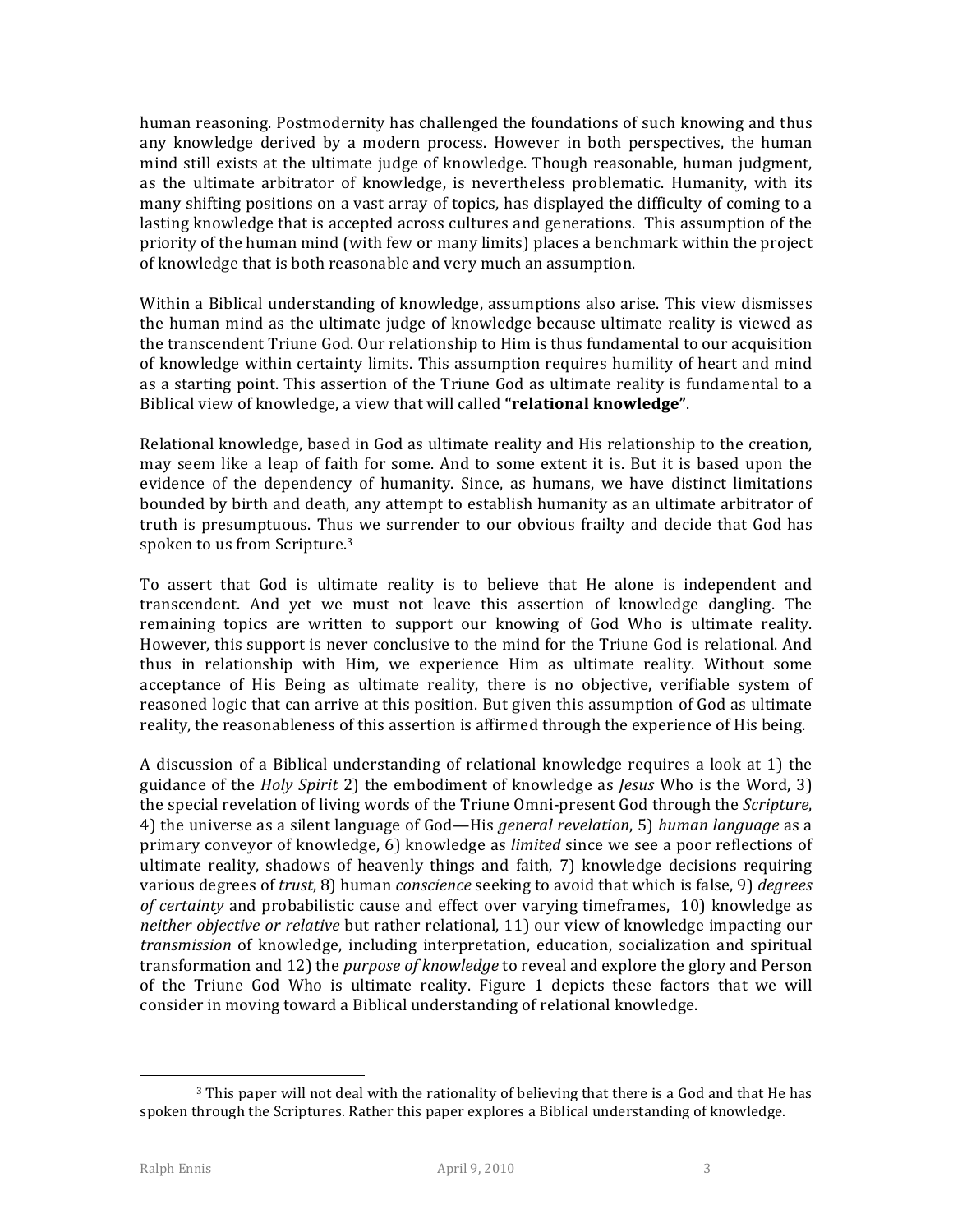

## THE TRIUNE GOD, WHO IS ULTIMATE REALITY, SPEAKS TO US

**HOLY SPIRIT.** The Spirit of God is active in our knowledge. He comes to convict the world of sin, righteousness and judgment (John 16:8-11) and to guide us into truth (John 16: 13). Furthermore, the gifts of the Spirit include knowledge and wisdom as well as faith  $(1)$ Corinthians 12: 8, 9). To imagine that humanity can understand knowledge of ultimate reality apart from the Spirit of God would be idolatrous of the human mind.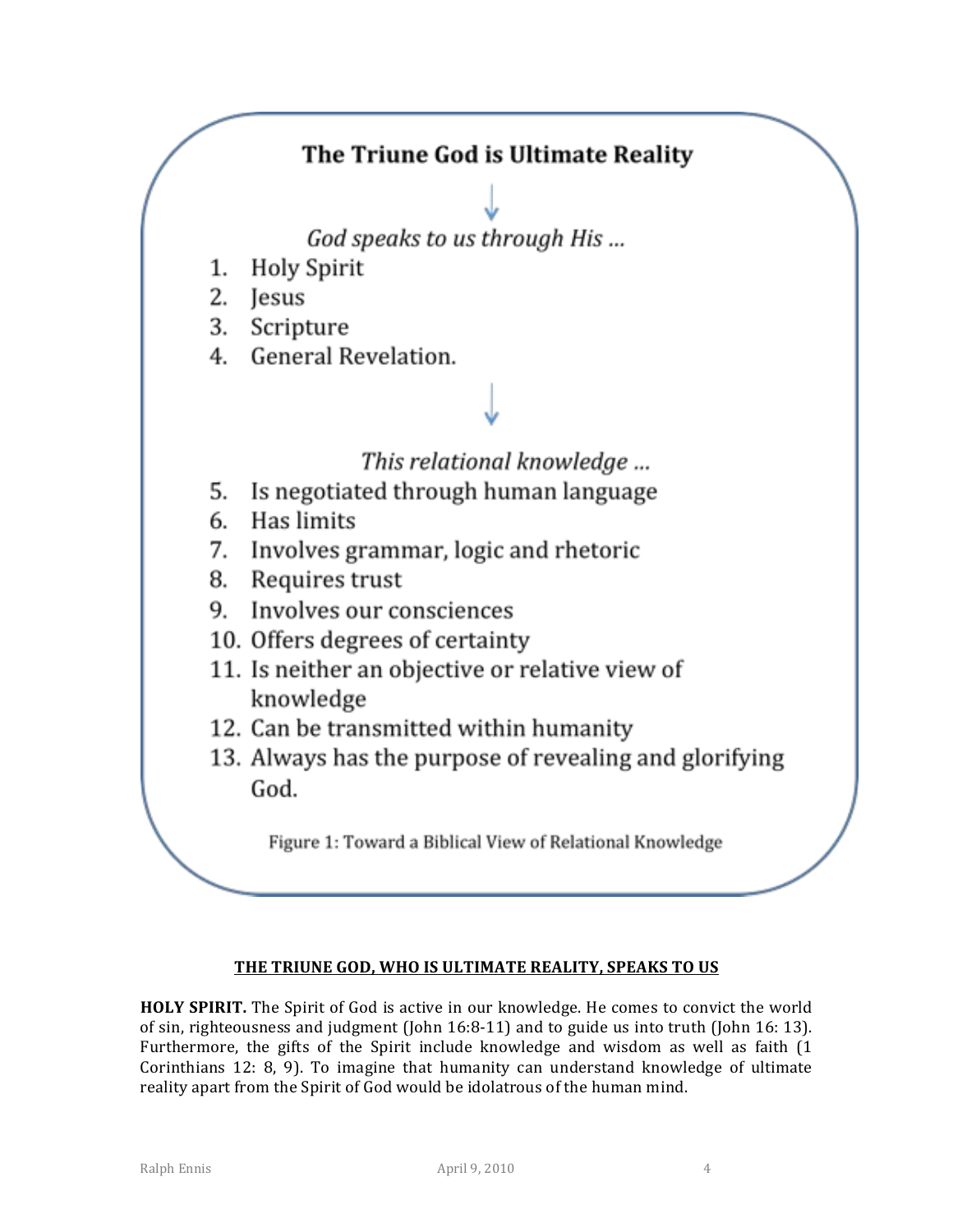As humans we are called to be open to the Spirit of God. We are called to the place of humility that assumes we are not the final arbitrators of truth about reality. This humble place requires a deep sense of human depravity framed within our dependency. Thus embracing heart attitudes of surrender to God and submission to His Spirit are necessary as we relate to God and experience the joy of knowing Him as ultimate reality.

**JESUS, THE WORD.** Jesus is the mysterious embodiment of knowledge. Jesus is the Word (John 1:1). He is the truth. He is the way. He is the life (John  $14:6$ ).

Thus, knowledge is fundamentally relational in nature. That central relationship is with Jesus. These relational ties may be weak or strong, at peace or hostile, recent or distant. Yet knowledge is experienced through our relationship with ultimate reality—with the Triune God and through the Mediator Jesus. This applies even for those who do not acknowledge God as ultimate reality (see Romans  $1:18-23$  and Ephesians  $4:17-19$ ); their relationship with God is broken but in reality the relationship still exist, if only in a hostile state.

*He* is the image of the invisible God, the firstborn over all creation. For by him all *things were created: things in heaven and on earth, visible and invisible, whether thrones or powers or rulers or authorities; all things were created by him and for him. He* is before all things, and in him all things hold together. (Colossians 1:15-17)

God calls us to know, to relationally experience the Word, Jesus—Who is God. Consider Psalm 34:8: "Taste and see that the Lord is good." And Romans 2:4 proclaims God reveals His truth through His kindness. The key to understanding Scripture is within the Person of Jesus. And in Him we find that which is good and kind and wise for living life.

**SCRIPTURE.** The belief in the special revelation of living words of God is foundational to the Christian faith. The Bible is explicit—it is the Word of God. Moreover, these are living words (Hebrews 5:12). The Author (I AM) is Present, not distant or absent, as one reads and meditates on Scripture. This belief transcends a human author's ability to speak to an audience. As humans, our presence is limited and diminishes over time. However, we trust a trustworthy and present Author. He is the Spirit of God Who speaks to our hearts through the Living Word of Scripture.

Scripture also affirms the relational aspect of knowledge. Psalm 119 proclaims this connectivity between knowledge and relationship with ultimate reality. The passage "The earth is filled with Your love O Lord; teach me Your decrees" (Psalm 119:64) implies this connectivity.



**GENERAL REVELATION.** The universe can be seen as a silent language communicating to the hearts and minds of people from all languages (Psalm 19:1-6; Romans  $1:20$ ). This knowing is described by the Psalmist as a "voice" and a "speech" that "displays knowledge". What is clear is that God is displaying His glory before all humanity. Thus, He draws us to Himself as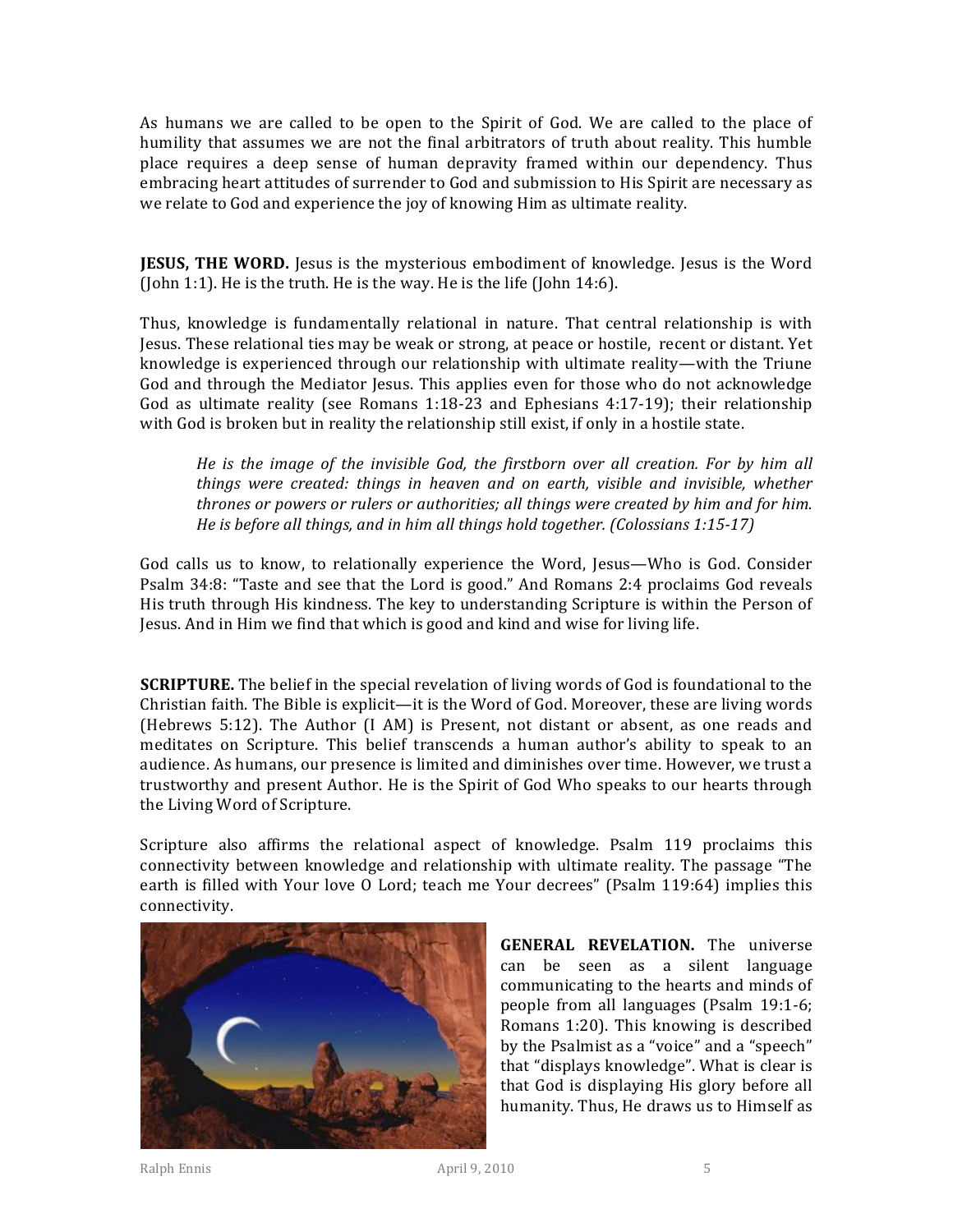we acknowledge Him as Creator. However, as humanity often does, we turn a deaf ear to this "speech" and often worship the creation rather than the Creator.

God's presence is particularly expressed (and unfortunately can be especially distorted) through human beings that God created in His image. Knowledge of God "shows up" in much of our language and cultural artifacts. Our lot as humans is to shift through written, spoken, touch, taste, olfactory and visual data to form our convictions regarding ultimate reality and paths to living life well.

A note of caution is needed at this point. Though God is pouring forth speech through the heavens, it would be wrong to assume this means we are to look to the heavenly bodies as in astrology (which is expressly forbidden by Scripture) to find the specific will of God for our lives—to hear a word from God. Rather we should not neglect to see that the heavens tell us some things, but not everything, about the nature of God. And by extension, all of the natural world points to God Who is ultimate reality and Who is omnipresent.

## THE NATURE AND PURPOSE OF RELATIONAL KNOWLEDGE

**HUMAN LANGUAGE.** Knowledge can be culturally and creatively constructed within human language. This may sound like a postmodern statement. However, God gave Adam and Eve a profound ability—the ability to describe and manage their world with language. God could have just as easily dictated words for Adam and Eve to memorize, instead He made language dynamic. Thus, a Biblical view of knowledge must include the ability of humanity to create and interpret language—to create knowledge about reality and even to imagine that which is not real.

It is within the cultural community of believers that we understand, interpret and communicate the Living Word of God. Our understanding of Scripture is shaped within this creative cultural process. We cannot eliminate all our cultural frameworks as we seek to understand the meaning of Scripture. This does not imply that Scripture can be freely manipulated to say that which we desire. It does mean that we should seek to understand the original cultural contexts within the Scripture as we read, study and meditate on Scripture. And that we apply the Scriptures within our creative cultural contexts; we are called to take our understandings of God and act upon them with the empowerment of the Holy Spirit.

And yet as with many good things God has given us (worship, sexuality, food, etc.), He has given boundaries to human creativity. We must continually honor God and not violate His revealed Word. And we must continue to be creative in our living and knowing as we seek to accomplish the first directives of God to humanity: "be fruitful ... multiply ... rule".

Moreover, God has given believers spiritual gifts. Included are knowledge, wisdom and prophecy. These all deal in the currency of human language. And these gifts are for service within the boundaries of the Scriptures—the revealed knowledge from God.

Furthermore, we often have a sense of knowing even when words fail to describe the experience. For instance, the knowledge of a physical touch in human interaction defies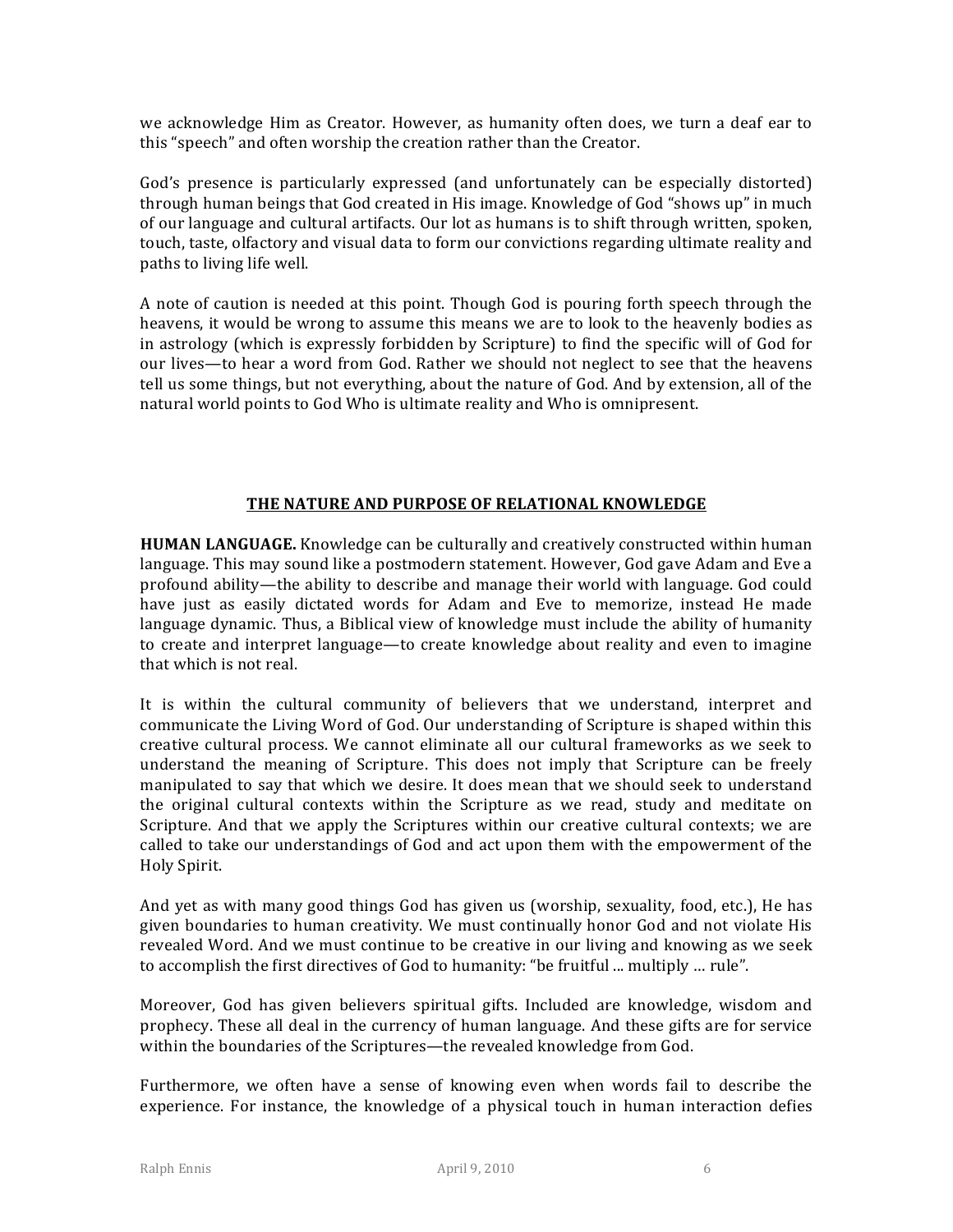adequate words. Words are only a shadow of this reality. Try as we may we fail to capture the extent of our knowledge of such acts which may be intended as tender loving or brutal hate. And yet to the receiver of these physical touches, there remains a lingering knowledge. Wordless knowledge often arises as our sense of sight, smell, touch, taste and hearing (devoid of words such as music and wind) are engaged in the reality about and within us.

LIMITS OF KNOWLEDGE. Our knowledge (individually and corporately) is always a poor reflection of ultimate reality or a shadow of heavenly things that requires faith within an earthly existence. As much as we humans desire absolute certainty, that certainty is not to be found in this earthly life. We are required to step forth in faith as we see God dimly; as we meditate on shadows of heavenly things. The limits of our humanity, specifically our location in time and space, preclude a clear view of ultimate reality, of the transcendent God.



*We see but a poor reflection as in a mirror; then we shall see face to face. Now I know in part;* then I shall know fully, even as I am fully known. 1 Corinthians 13:12

*They serve at a sanctuary that is a copy and shadow of what is in heaven. Hebrews 8:5* 

*Now faith is being sure of what we hope for and certain of what we do not see. This is* what the ancients were commended for. Hebrews 11:1

Though we have Jesus (in heaven and in us), the Living Word of the Scriptures and the Holy Spirit, God has revealed to us that we still "see but a poor reflection". Even in these scenarios, we have had to bow to uncertainty in even the simplest of matters. And these uncertainties force the play of trust and doubt. It may well be imagined that the dimensions of heaven do not translate well into the limits of the dimensions of knowing set by God within the human mind and heart while on this earth. And yet we know enough to make decisions based in some measure of trust.<sup>4</sup>

**GRAMMAR, LOGIC & RHETORIC.** All languages have grammar, logic and rhetoric. Rules of grammar show proper use of words in sentences. Rules of logic indicate paths for making an argument that results in statements of truth based on assumptions (consistency), e.g. "if ... then" statements. And rhetoric accounts for the usages of words to communicate effectively. Words in use can be posited as a logic of intellect, logic of emotion and imaged outcomes.

<u>.</u>

<sup>&</sup>lt;sup>4</sup> We humans do make decisions. And these decisions include our convictions about who we are and that which is beyond us-often including our perception of God or gods.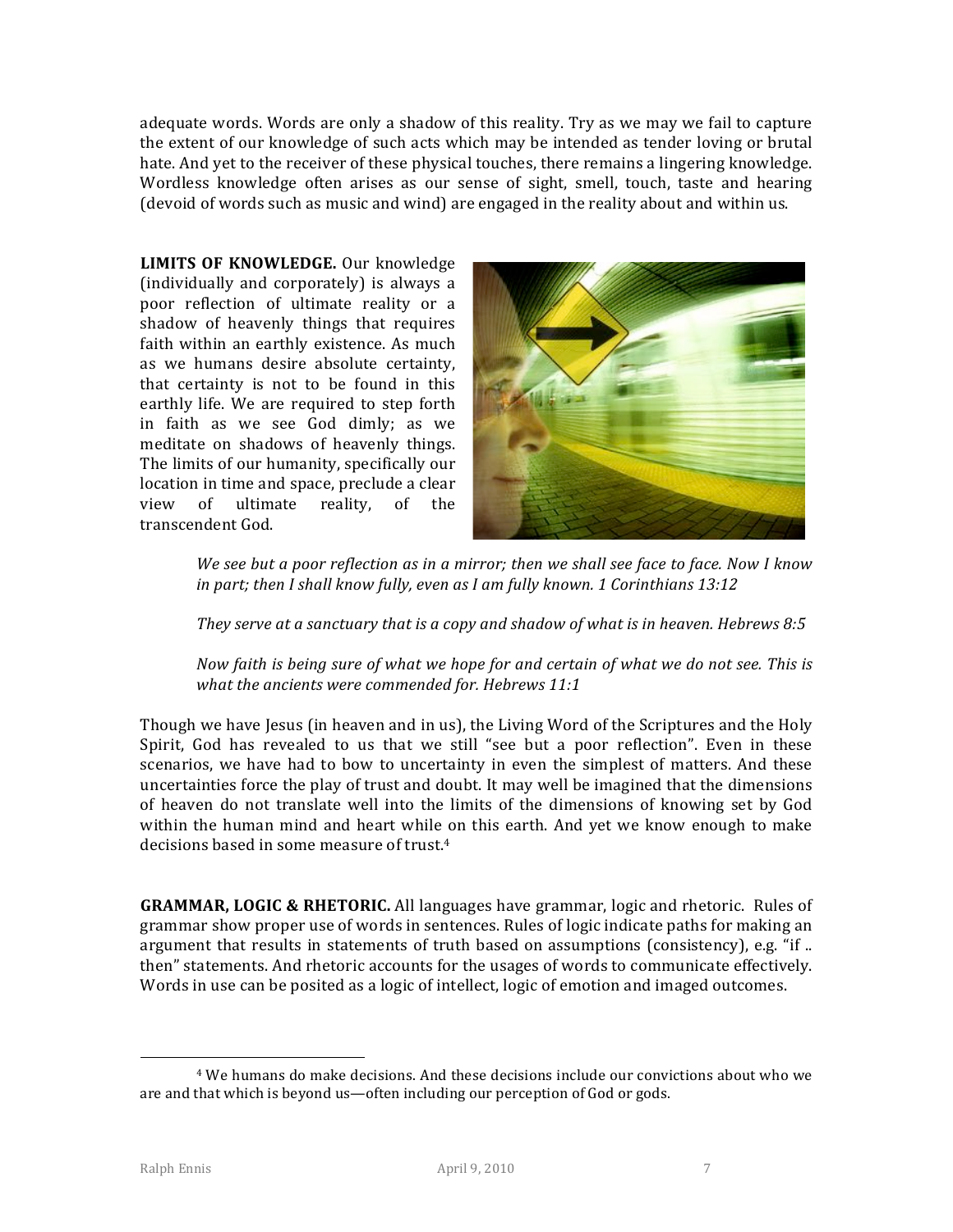Without detailing grammar, logic and rhetoric, the Scriptures use these aspect of language to communicate knowledge.

**TRUST DECISIONS.** Knowledge decisions require trust. Christian faith can ultimately be seen as trust in One Who is trustworthy—One Who is the Author and Finisher of our faith. That trust is established through the rhetoric of the mind—a process of making decisions about the persuasive use of words regarding trustworthiness.

Trust is on a continuum with doubt, the fear of untrustworthy. Fundamentally, we live in a world that requires trust in a climate of doubt. We make decisions, thousands of them daily, and each requires some semblance of trust, often with twinges of doubt. So it is with knowledge decisions, we trust and doubt them based in the trustworthiness of the speaker (God, others, ourselves). In a fragmented world, with little sense of ultimate connected reality, trust in self is eroded as well as trust in God or others. However, the engagement of relational trust and doubt are always aspects of knowledge.

How extensive is doubt? Let's consider the statement "I have four children". Surely I "know" this without any doubt. In common language that is reasonable. However, consider whether you "know" at this moment if all the children are alive; or if they are all really mine; of if I live in an illusion or a dream that is not reality. Thus trust can become an issue with every statement—even seemingly obvious statements because a knowledge of ultimate reality requires trust.

As we examine our knowledge, the question of trustworthy authorship comes into focus. Who will we trust? Will we trust ourselves, others and/or God to be authoritative? No knowledge decision is made without a parallel trust decision. Furthermore, framing knowledge within trust and trustworthiness further posits knowledge in relational terms and transforms the quest for knowledge from a search for objective, detached truth to a relational journey of connectivity to ultimate reality—to the Triune God.

**CONSCIENCE.** Our consciences play an important role in knowledge. We have an innate understanding of good and evil that can be nourished, deceived or even seared. Genesis 3 indicates that as a result of the fall we acquired a knowledge of good and evil—implicitly a fallen knowledge of morality.

Our consciences can be violated when we break "reasonable rules" of using words. We prefer that words are spoken with consistency rather than with contradictions. Such contradictions are termed false statements, inaccuracies or even deceptive lies.

However, we also acknowledge that certain inconsistencies in words are more accurately termed paradoxes—apparent contradictions that are nevertheless held to be true. Thus, the ideas of God being Three Persons in One and the sovereignty of God and free will of man are viewed as a paradox rather than contradictions. Otherwise, such a statement would have violated our reasoning and thus lead to the conclusion that this knowledge is a falsehood—a logical and in this case a moral error. More explicitly, God has given certain moral guidelines in Scripture (through historical stories, parables, poetry, moral teachings, etc.) that help guide the development of our consciences.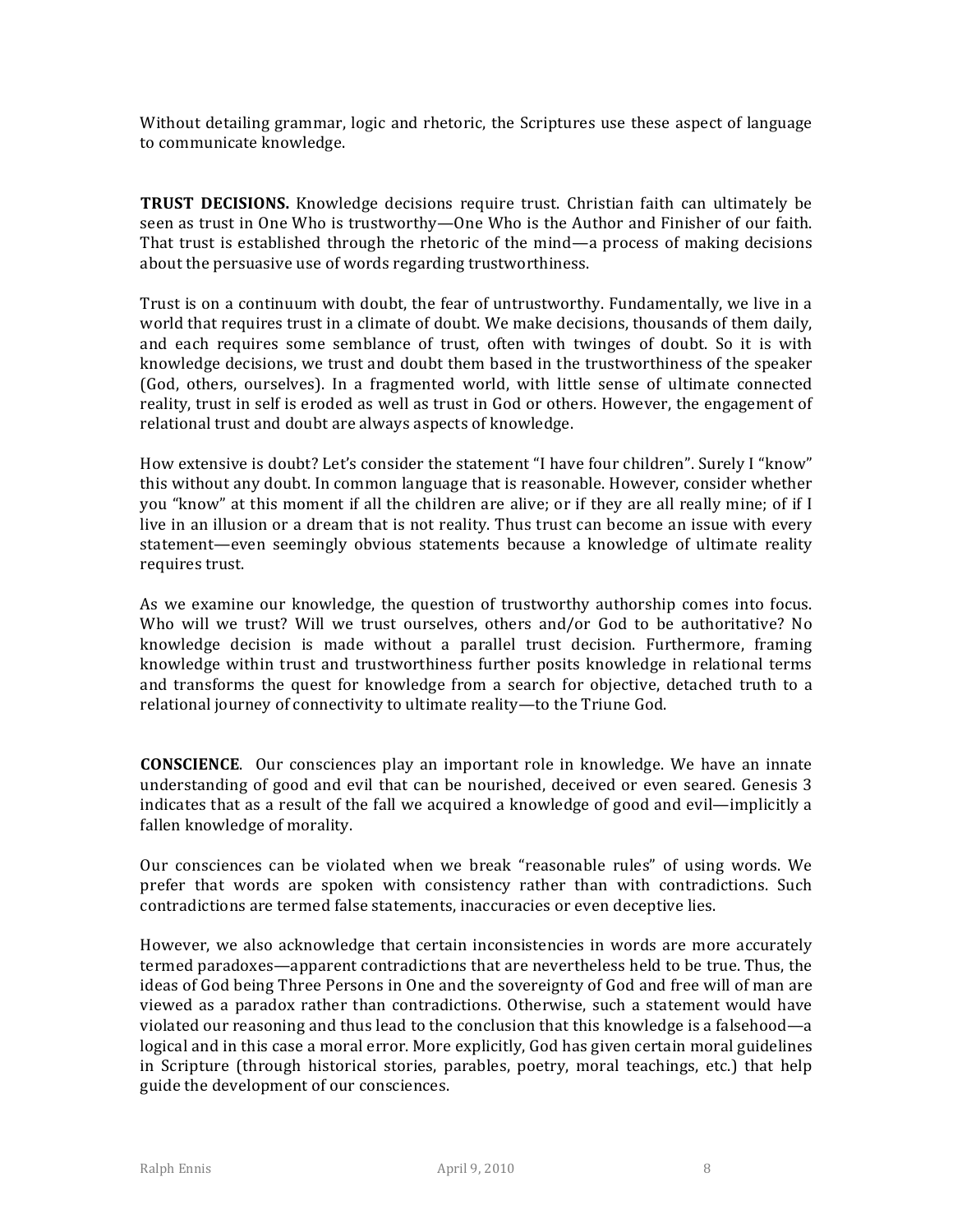To view the Triune God as paradoxical to the human mind is to state that ultimate reality is paradoxical to humanity. This assertion is somewhat similar and yet significantly dissimilar to postmodernity. To relationally surrender one's heart and mind to the Triune God, Who is at once ultimate reality and paradoxical to the human mind, is a far cry from assuming that human mind is the ultimate judge of knowledge and then to conclude that knowledge is paradoxical (i.e. there are no absolutes).

**DEGREES OF CERTAINTY.** Degrees of certainty of knowing are impacted through probabilistic cause and effect (including pain-pleasure) over varying timeframes. Thus, individually and collectively, we have the opportunity to re-think our knowledge about reality and to affirm, modify or reject any aspect of that knowledge. This does not imply that ultimate reality is relative, but that our perspectives can and should change as we grow through experience.

A Biblical view of knowledge, however, also attests to humanity's ability to be deceived and to lie. God has provided a means for correcting these non-truths thus monitoring reliability of knowledge through probabilistic cause and effect. Effect is in play as we live life, and we can forecast various effects with varying degrees of certainty, thus probable cause and effect over the near term and longer periods of time. And the effects may seem quite different over various timeframes.

In short, "Do not be deceived: God cannot be mocked. A man reaps what he sows" (Galatians 6:7). The certainty of our knowing is reinforced or weakened through the results of our enacted knowledge. "Does God keep His promises?" or "Does this truth work in real-time life" are simple ways of stating the contingence of probabilistic cause and effect on the certainty of our knowledge.



Moreover, as we speak or write words the context helps define the meaning and the limitations of those meanings. For instance, a bumper sticker on the back of a Jeep that says "No Roads; No Rules" is not referring to the elimination of the rules of gravity in places that roads don't exist. Rather the meaning in context implies no rules for where one can drive. The certainty of this statement is again impacted by probabilistic cause and effect since certain off road experiences are impossibly (e.g. drive across

a lake). Thus our language experience is laden with degrees of certainty.

**RELATIVE vs. OBJECTIVE vs. RELATIONAL TRUTH.** Postmodernity has championed the idea of relative truth—the notion that all truth is relative to the individual or culture context of the moment. Thus all world views and all ethics become relative.

Much of modernity has been founded in the pursuit of verifiable systems of objective truth. That objective truth is viewed to be most reliable when detached from human subjectivity or any prospect of Divine involvement beyond perhaps initial creation.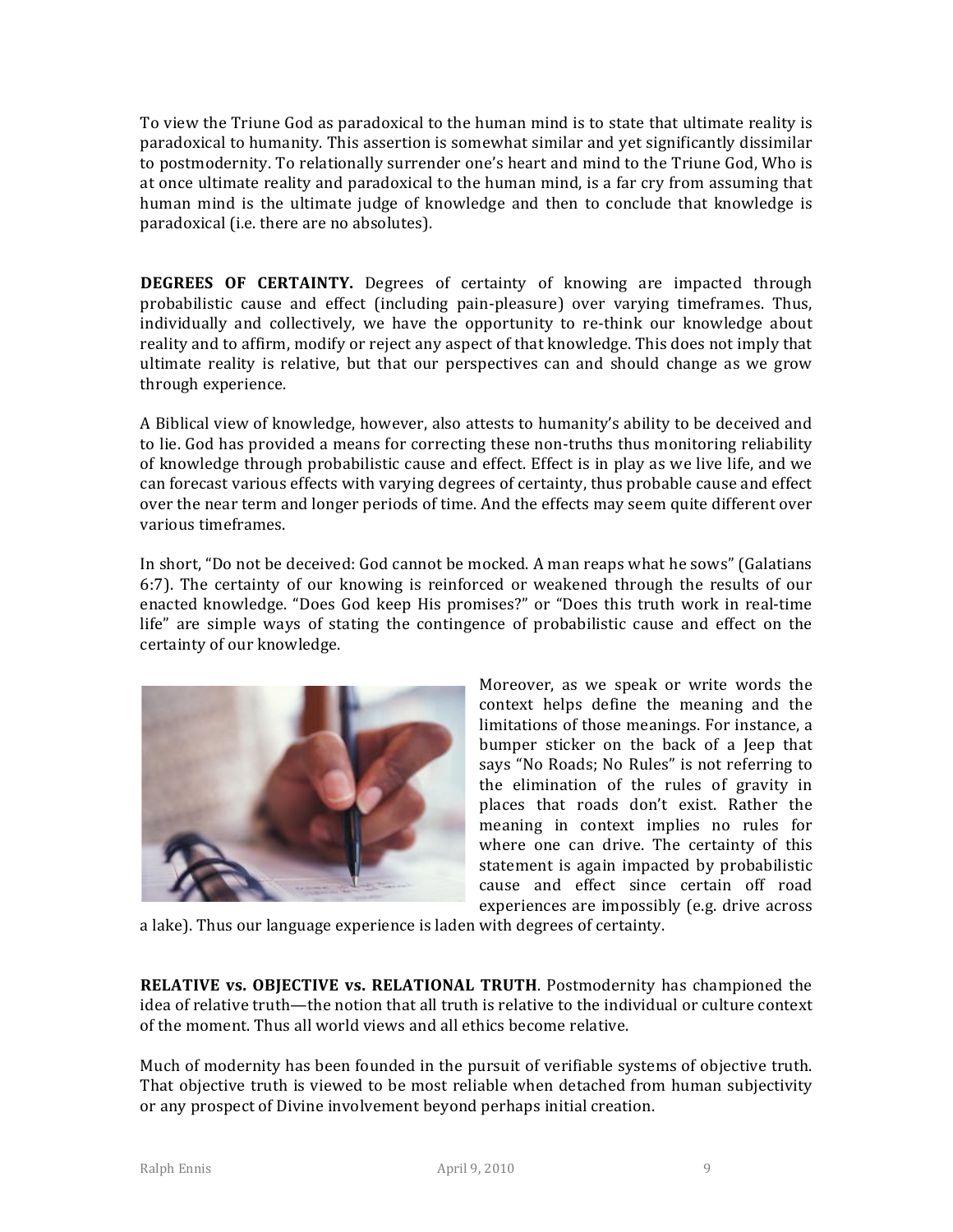The reliability of these truth systems is established through various methodologies of verification. Scientific objective truth seeks to discover and systematize a body of words and symbols that describe the physical, psychological and social realities in this world. When applied to the spiritual world, the pursuit of objective truth seeks to describe God and His workings without acknowledging a foundational relational prerequisite to knowledge. However, Jesus said of His disciples "I have revealed you (the Father) to those whom you gave me out of the world. They were yours; you gave them to me and they have obeyed your word (John 17:6)."

Though one could concede that some "objective truths" are possible about God, one could also assert that a Biblical understanding of knowledge would firmly place all knowledge within a relational paradigm since the Triune God is ultimate reality. This paper takes the position that the pursuit of detached, objective knowledge, while somewhat theoretically possible, is a malnourished perspective of knowledge and ultimately can lead to a denial of God Who is all in all.

That said, the study of physics, chemistry, mathematics, etc. may seem best undertaken without a consideration of relational truth. Relational truth implies a knowledge that is connected to the Triune God Who is ultimate reality. Without this relational context, knowledge becomes fragmented and detached. And in fact much has been learned without factoring God into the physical sciences or mathematics. However, these successes should be viewed in context. As the knowledge of science is applied within human societies and within the ecosystem, a neglect of truth in relationship with ultimate reality, with the Triune God, can produce disastrous results where ethics are relevant. The ethics of science thus requires an understanding of relational truth.

This does not negate the benefits of objective truth reasoning. Mathematics [and thus much of the natural sciences] can appear detached and objective. The logical systems of mathematics work well to help produce computer science, economic theories, etc. However, the limitation of mathematics as totally detached is grasped within the relationship to spatial inference of numbers and relations and shapes. The relational view of mathematics can, but not necessarily, lead back to the One Who is ultimate reality. This detachment may even serve our extensions of mathematical relationships. However, the relational link between mathematical concepts and spatial realities doesn't allow for a total detachment.

The advantage of postmodern perspectives on knowing is that we must consider the presence of the author in determining the meaning of a statement. However, the limitation of postmodernity is its inability to account for the possibility of ultimate reality—the omnipresent God Who brings meaning to all language.

The notion of relational truth is evident in Scripture from Moses to Jesus to John. Truth is ultimately connected, even though it can be expressed at various levels of abstraction. For example, Adam had sexual relations with his wife. This was described as Adam "knew" his wife. Such knowledge was truly relational. In more abstract terms, sexually relations might be termed in quantifiable coupling units, but even this abstract venture cannot be completely detach from relational truth. Thus, all knowledge is experienced at various levels of abstraction and intimacy of relationships. This connectivity finds its ultimate meaning in the connectivity of the omnipresent God with His creation.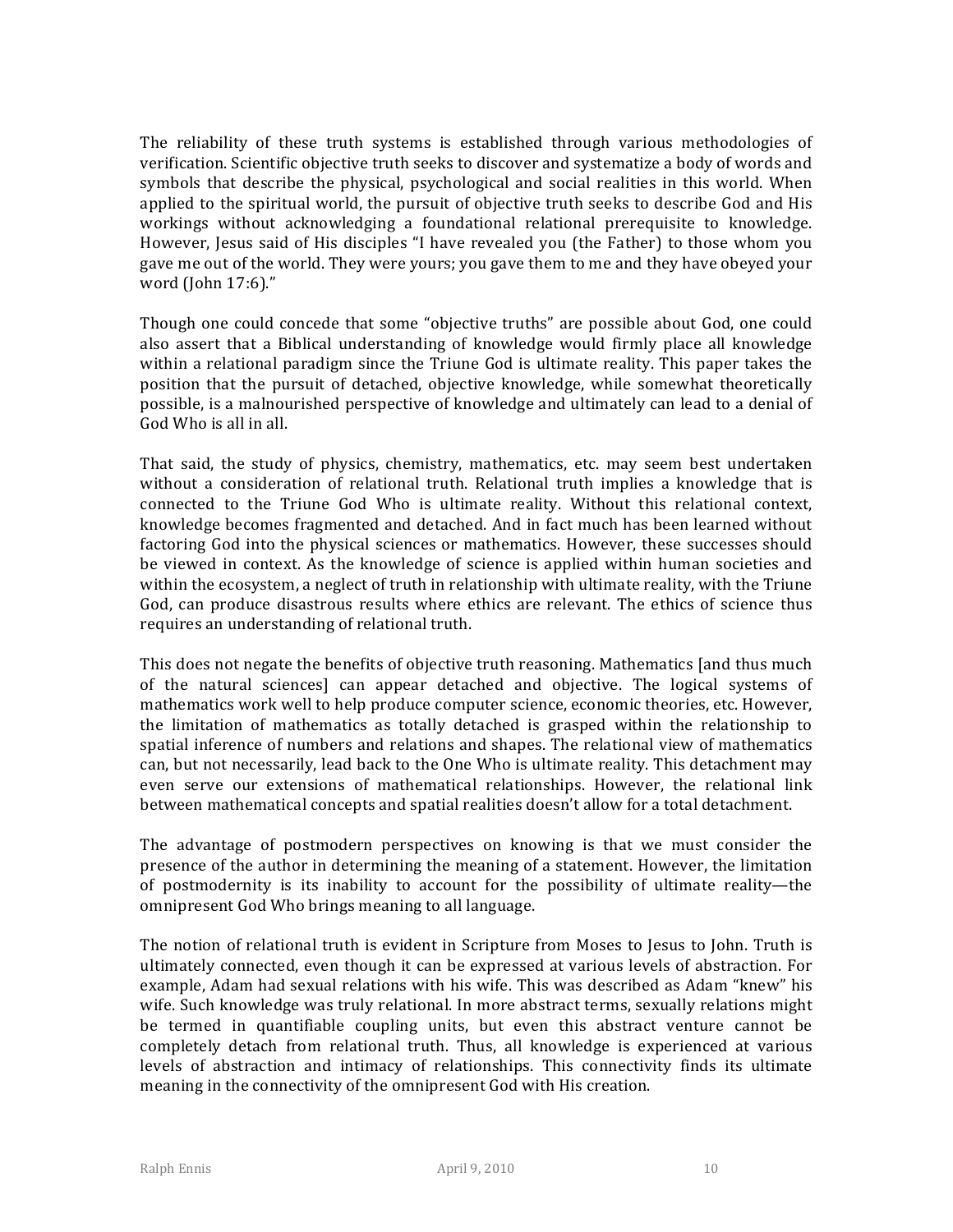**TRANSMISSION OF KNOWLEDGE.** We transmit knowledge from one person or culture to another. The use of written, oral and non-verbal language, of images and sensory experiences—these all become elements within knowledge transmissions. All the above factors are involved as we develop efficient means of transmission for the purpose of building culture across biological generations. And from a Biblical perspective, the purpose of knowledge includes our drawing closer to the Triune God and being transformed into His image—which greatly impacts culture building and trumps its supremacy of priority.

The issue of interpretation is key within transmission of knowledge. The enterprise of interpreting the meanings of words from one person to another becomes a matter of presence. The closer in presence the author and hearer/reader are the more likelihood the hearer will gain a clear understanding of the meanings of the author. As distance grows the reader is left to interpret words with less certainty of acquiring the original meaning of the author.

The rules of interpretation are problematic. In the modern use of words, the goal of interpretation is to ascertain the original meanings of the author. In a postmodern world, this goal is less doable and thus less effort is given, esp. as presence diminishes. Thus, the deconstruction of words begins. That is, the work begins to find meanings within the words that resonate within the reader regardless of the certainty of original intent.



From a practical and Biblical understanding, we can affirm both sides and go beyond this debate. The goal of original intent is worthy and the loss of presence does impact the attainment of that goal. However, as believers we also acknowledge the omnipresence of the Author of Scripture. Thus, we are left with humility and trusting God Who is trustworthy to speak through the written words of Scripture to our hearts through the Holy Spirit and then to back up His words. We must humble ourselves before God and each other as we seek to grow in knowledge of the Holy, and by extension all else, and as we interpret knowledge.

The enterprises of socialization and education are founded in this transmission of knowledge. The same is true for spiritual transformation as we view knowledge from the above relational perspectives.

Our view of knowledge impacts our methodologies for transmission of knowledge. Relationally grounded knowledge implies relational means for transmissions are more effective than simply "truth telling". This is obviously true regarding the Gospel of Jesus. Simply dumping gospel words are far less effective than telling truth within the relational context of gospel living.

**PURPOSE OF KNOWLEDGE.** The purpose of knowledge from a Biblical perspective is to know the revealed and explorable Person and glory of the Triune God Who is ultimate reality and to experientially worship and love Him as God and be transformed into His image (Romans 12: 1, 2). This purpose allows humanity to pursue understanding the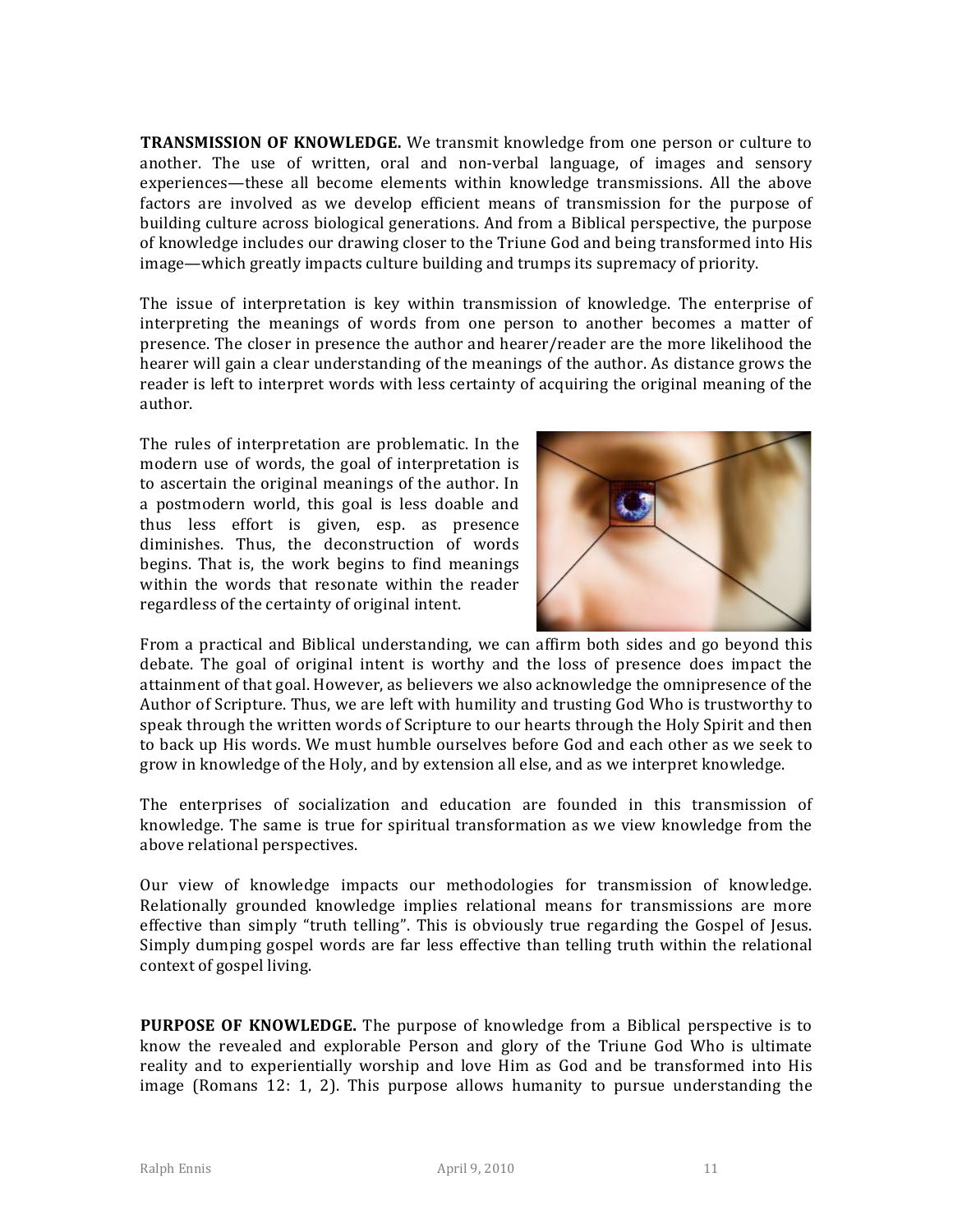physical, psychological and spiritual world while understanding that God created all by and for Himself and is omnipresent in His creation and transcendent to it.

It is important to recognize the diversity of experiences with God through various spiritualities. In this paper we will not address a means for this diversity except to posit human understanding of the spatial construct of "beyondness" often leads to various spiritual experiences and knowledge.<sup>5</sup> Furthermore, the assumption of God as ultimate reality does not imply that God is the creator and sustainer of evil. Rather God has created spiritual beings, some of whom, notably Satan and the demons, rejected God. He also created human beings with free will—and Adam and Eve, as well as their descendants, also choose the evil of rebellion toward God.<sup>6</sup>

**Ending Remarks.** A Biblical relational understanding of knowledge stands in stark contrast to both modern and postmodern perspectives. While the modern stance highlights rules for the objective pursuit of systems of knowledge, it often detaches truth from ultimate reality, from the Triune God. This modern way of knowing established the scientific method that at once serves human understanding and potentially blinds it by displacing truth from its relationship with the ultimate reality, with the Triune God, thus prioritizing objective truth as the pursuit of the human mind that becomes the ultimate judge. While the postmodern stance emphasizes the uncertainty of knowing reality and thus makes room for mystery, it neglects to acknowledge ultimate reality exists and that the Triune God is ultimate reality. Rather postmodern knowledge places human cultures as arbitrators of perspectives within each cultural context.

As we go forward in Christian thought and ministry, we must seek to articulate an accurate portrayal of knowledge from a Biblical perspective and assumption that truth is fundamentally in relation to the Triune God Who is ultimate reality. This paper has been a sketch attempt at articulating such a stance.

1

<sup>5</sup> See *Beyondness: A Key to Various Spiritualities*, Ralph Ennis

 $6$  This choice is based in an ability to subtract from that which was perfect in order to arrive at imperfection, rather than evil as a substance totally non-derived from good. Thus fundamentally, godly jealousy, an aspect of being created in the image of God, was sliced into ungodly envy, a desire to become like God, with the deletion of proper jealous' possessiveness for God.